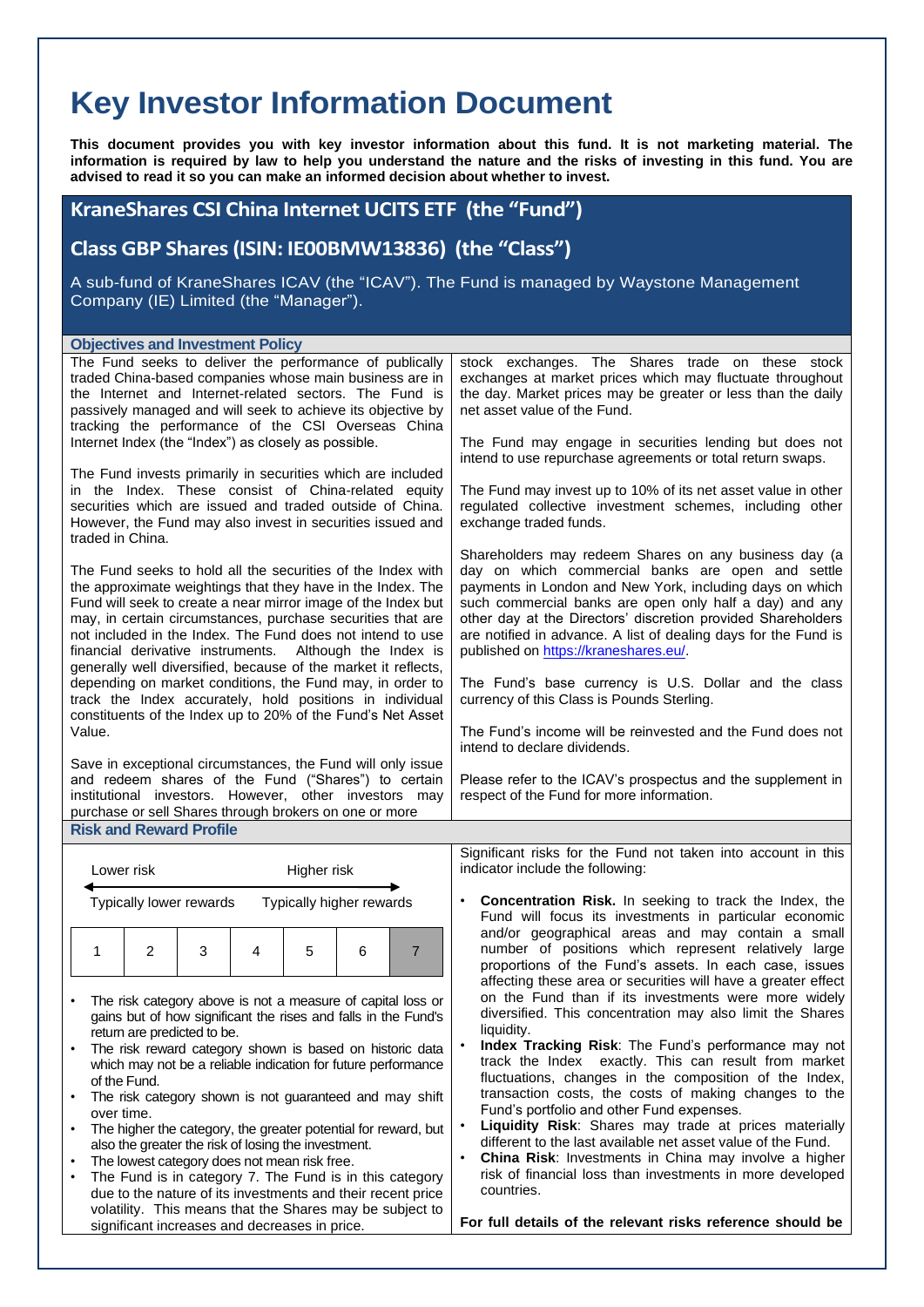|                                                                                                                                                                                                                                                                                                                                                      |                                                                                      | made to the risk factors sections of the prospectus and<br>supplement.                                                                                                                                                                                                                                                                                                                                                                                                                                                                                                                                                                                                                                                                                                                                                                                                                                          |  |  |  |
|------------------------------------------------------------------------------------------------------------------------------------------------------------------------------------------------------------------------------------------------------------------------------------------------------------------------------------------------------|--------------------------------------------------------------------------------------|-----------------------------------------------------------------------------------------------------------------------------------------------------------------------------------------------------------------------------------------------------------------------------------------------------------------------------------------------------------------------------------------------------------------------------------------------------------------------------------------------------------------------------------------------------------------------------------------------------------------------------------------------------------------------------------------------------------------------------------------------------------------------------------------------------------------------------------------------------------------------------------------------------------------|--|--|--|
| <b>Charges for this Fund</b>                                                                                                                                                                                                                                                                                                                         |                                                                                      |                                                                                                                                                                                                                                                                                                                                                                                                                                                                                                                                                                                                                                                                                                                                                                                                                                                                                                                 |  |  |  |
| charges reduce the potential growth of your investment.                                                                                                                                                                                                                                                                                              |                                                                                      | The charges you pay are used to pay the costs of running the Fund, including the costs of marketing and distributing it. These                                                                                                                                                                                                                                                                                                                                                                                                                                                                                                                                                                                                                                                                                                                                                                                  |  |  |  |
| One-off charges taken before or after you invest<br><b>Entry Charge</b><br><b>Exit Charge</b><br>before it is invested and before the proceeds of your<br>investment are paid out.<br>Charges taken from the Fund over a year<br><b>Ongoing Charge</b><br>Charges taken from the Fund under certain specific<br>conditions<br><b>Performance Fee</b> | 0%<br>0%<br>This is the maximum that might be taken out of your money<br>0.75%<br>0% | The entry and exit charges shown are maximum figures.<br>In some cases you might pay less - you can find this out<br>from your financial adviser.<br>Entry and exit charges are not applicable to investors<br>buying/selling Shares on a stock exchange, but such<br>investors will do so at market prices and may be subject to<br>broker fees and/or other charges.<br>The ongoing charges figure is based on expenses for the<br>year ended 31 December 2021. The ongoing charges<br>figure is an estimate based on the expected total charges.<br>This figure may vary from year to year. It excludes portfolio<br>transaction costs, except in the case of an entry/exit charge<br>by the Fund when buying or selling units in another<br>collective investment scheme.<br>For more information about charges, please make<br>reference to fees and expenses section of the<br>prospectus and supplement. |  |  |  |
| <b>Past Performance</b>                                                                                                                                                                                                                                                                                                                              |                                                                                      |                                                                                                                                                                                                                                                                                                                                                                                                                                                                                                                                                                                                                                                                                                                                                                                                                                                                                                                 |  |  |  |
| 50%<br>40%<br>30%<br>20%<br>10%<br>0%<br>$-10%$<br>-20%<br>$-30%$<br>$-40%$<br>$-50%$<br>2017<br>2018<br>KraneShares CSI China Internet UCITS ETF - Class GBP<br><b>Practical Information</b>                                                                                                                                                        | $-48.27$<br>-48.98<br>2019<br>2020<br>2021<br><b>■</b> Index                         | Past performance is not a guide to future results.<br>Performance data has been calculated including<br>tax,<br>ongoing charges and portfolio transaction costs and<br>excluding entry and exit charges, in GBP.<br>The Fund launched on 20 November 2018. The Class<br>launched on 1 October 2020.                                                                                                                                                                                                                                                                                                                                                                                                                                                                                                                                                                                                             |  |  |  |
| • The Depositary is SEI Investments - Depositary and Custodial Services (Ireland) Limited.                                                                                                                                                                                                                                                           |                                                                                      |                                                                                                                                                                                                                                                                                                                                                                                                                                                                                                                                                                                                                                                                                                                                                                                                                                                                                                                 |  |  |  |

- Further information about the Fund including copies of the prospectus, the supplement in respect of the Fund, annual audited reports and accounts (once available) and the most recent subscription and repurchase prices may be obtained in English free of charge from [https://kraneshares.eu/.](https://protect-eu.mimecast.com/s/rVIwCj79sYlLEVIWXkm7?domain=kraneshares.eu)
- The indicative net asset value per share of the Fund is available on major market data vendor terminals, including Bloomberg, Reuters.
- Details of the Manager's current remuneration policy are available on [www.Waystone.com](http://www.waystone.com/) or alternatively a paper copy may be obtained, free of charge, at the registered office of the Manager, upon request.
- This key investor information document relates to the Class. More specific information about the Fund, including how to buy, sell and switch Shares, may be found in the prospectus and the supplement.
- The ICAV is structured as an umbrella fund with segregated liability between its sub-funds. This means that the assets and liabilities of each sub-fund are segregated by law, so that an investor should have no claims over the assets of a sub-fund in which they do not own shares.
- The ICAV is subject to the tax laws and regulations of Ireland. Depending on your country of residence, this might have an impact on your personal tax position. You are advised to seek professional tax advice.
- The Manager may be held liable solely on the basis of any statement contained in this document that is misleading, inaccurate or inconsistent with the relevant parts of the prospectus and supplement for the Fund.

This ICAV is authorised as a UCITS in Ireland and regulated by the Central Bank of Ireland. The Manager is authorised in Ireland and regulated by the Central Bank of Ireland. This key investor information document is accurate as at 21 February 2022.